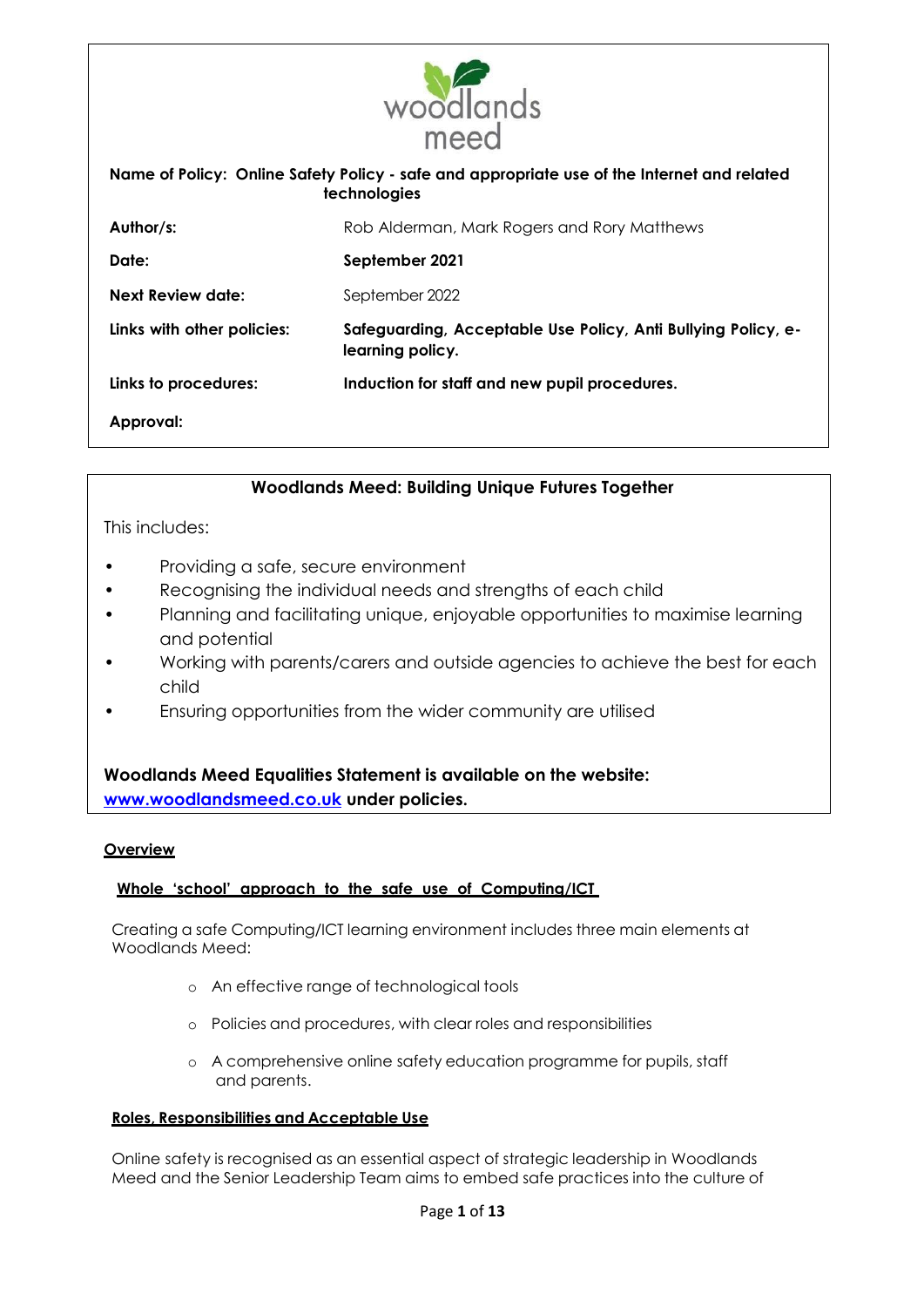Woodlands Meed. The responsibility for online safety has been delegated to the computing leads in consultation with the IT department, SMT and the Headteacher.

- o The Safeguarding lead keeps up to date with online safety issues and ensures the Senior Leadership Team and wider staff are updated as necessary. Staff are reminded / updated about online safety matters as appropriate and in response to specific issues arising.
	- All teachers are responsible for promoting and supporting safe behaviours in their classrooms and following online safety procedures. Safe use of the internet at school and home is discussed in classes.
	- All staff should be familiar with the Acceptable Use and online safety policies and be aware of:
		- Safe use of e-mail.
		- Safe use of Internet including use of [internet-](http://safety.ngfl.gov.uk/schools/)based communication services, such as instant messaging and social networking.
		- Safe use of the network, equipment and data.
		- Safe use of digital images and digital technologies, such as mobile phones and digital cameras.
		- Publication of pupil information/photographs and use of websites.
		- Cyberbullying procedures.
		- Their role in providing online safety education for pupils.
		- Their responsibility to report any misconduct or inappropriate use of the internet or related technology amongst colleagues and visitors.

## **How will complaints regarding online safety be handled?**

Woodlands Meed will take all reasonable precautions to ensure online safety. However, owing to the international scale and linked nature of Internet content, the availability of mobile technologies and speed of change, it is not possible to guarantee that unsuitable material will never appear on internet enabled devices. All instances of inappropriate material appearing on WM technology should be reported to the Safeguarding Team and IT team.

Staff and pupils are given information about infringements of use and possible sanctions.

## **Sanctions available include**:

- Interview with Head Teacher or Assistant Head
- Removal of Internet or computer access for a period, [which could ultimately prevent access to files held on the system, including examination coursework];
- Referral to Local Authority / Police.

### **Additional pupil sanctions include:**

- Informing parents / carers
- Rescinding of computer access for given time period.
- Additional supervision using Computing/ICT equipment
- Other sanctions in-keeping with behaviour policy

The Safeguarding Team act as first point of contact for any concern. Any complaint about staff misuse is referred to the Head or Assistant Head.

- o Complaints of cyberbullying are dealt with in accordance with the Anti-Bullying Policy.
- o Complaints related to child protection are dealt with in accordance with school / Local Authority child protection procedures.

### Page **2** of **13**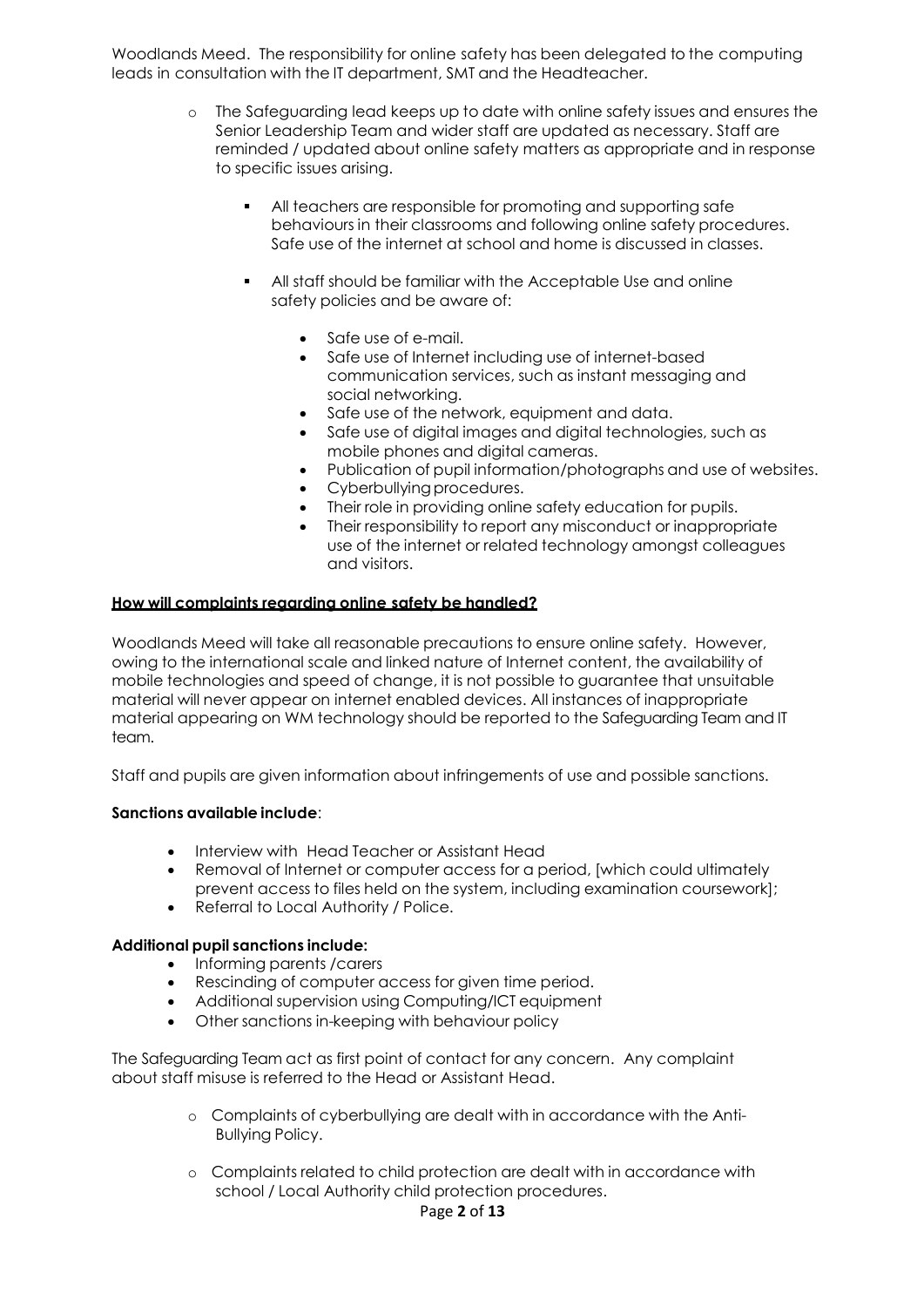# **A. Managing the Internet Safely**

### **Policy statements:**

Woodlands Meed:

- Maintains broadband connectivity.
- Ensures network health through appropriate anti-virus software and administrates the network to ensure only appropriate programs are in use.
- Ensures removal of access to any website considered inappropriate by staff as soon as possible.
- Uses individual log-ins for pupils and all other users.
- Never sends personal data over the Internet unless it is encrypted or otherwise secured.
- Ensures pupils only publish within appropriately secure online learning environments or other sanctioned cloud based technologies.
- Ensures pupil data available through the school network and stored on our servers (SIMS) is available only to staff with secure passwords.
- Ensures pupils are not permitted to use mobile phones (with or without internet connectivity/cameras) on school premises without specific permission and supervision.

Ensures data use is in compliance with GDPR regulations.

## **B. Policy procedures for teaching and learning**

## 1. **Using the Internet**

Pupils should be encouraged and taught to use the internet to find information or entertainment resources, and trained to search effectively. Awareness should also be raised regarding safe searching, and discussions on reliable and unreliable information online should be regular.

## 2. **Search Engines**

Some common Internet search options carry risk, and pupils should be taught to use these resources (e.g., image searches) in a safe, appropriate way.

## 3. **CollaborativeTechnologies**

There are a number of Internet technologies that make interactive collaborative environments available. Often the terms 'social networking' or 'social media' are used. Examples include blogs (personal web-based diaries or journals), wikis (modifiable collaborative web pages), and podcasting (subscription-based broadcast over the web) supported by technologies such as RSS (really simple syndication – an XML format designed for sharing news across the web). We are also making extensive and increasing use of the Seesaw platform which is accessible to staff, students and families. Using these technologies for activities can be motivational, can develop presentation skills and can help children consider their content and audience. However, they are high risk environments and it is essential that teachers use them carefully.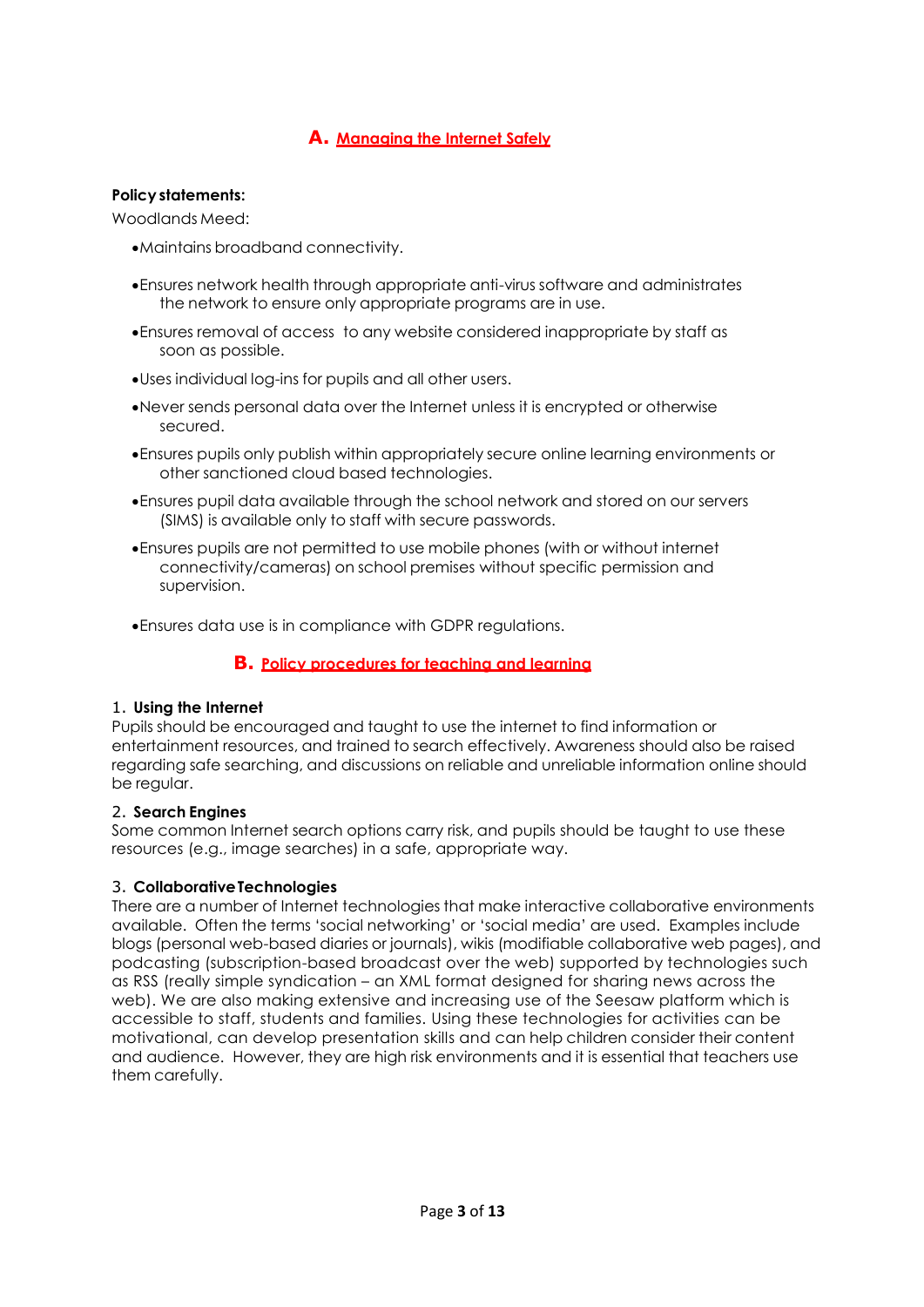## 4.**Video Conferencing**

Webcams and iPads can be used to provide a 'window onto the world' to see what it is like somewhere else. The value of this in terms of seeing activity in otherwise unreachable locations is clear, however staff should always preview websites to ensure that webcam feeds and similar resources are suitable. The highest risks lie with streaming webcams [oneto-one chat / video] that pupils use or access outside of the school environment. Whilst these are rarely used in school, pupils need to be aware of the dangers. Increasingly we use Microsoft teams for meetings and lessons, initially because of changes due to Covid-19 but this is now becoming an embedded part of our practice. Staff should ensure they are never only 1:1 with a student. Wherever possible the session should be recorded although this is not required when there are other staff present virtually or in person.

## 5.**Social Networking and Messaging Sites**

These are a popular aspect of the web for young people. Sites allow users to share and post web sites, videos, images, etc. It is important for children to understand that these sites are public spaces with adult users. They are environments that should be used with extreme caution. WM blocks such sites, however pupils need to be taught safe behaviour as they may well be able to readily access them outside of school. Pupils should be reminded of the age restrictions for various platforms and that avoiding these can avoid the possibility of some legal protection in the event of a problem.

## **6. Podcasts**

Podcasts are essentially audio files published online, often in the form of a radio show, but can also contain video. Users can subscribe to have regular podcasts sent to them and simple software now enables young people to create their own radio broadcast and post this onto the web. Pupils should be aware of the potentially inappropriate scope of audience that a publicly available podcast has and to post to safer, restricted educational environments where appropriate.

## **7. Chatrooms**

Many sites allow for 'real-time' online chat. Again, pupils should only be given access to educational, moderated chat rooms as appropriate when in school. The moderator (or referee) checks what users are saying and ensures that the rules of the chat room (no bad language, propositions, or other inappropriate behaviour) are observed. Pupils should be taught to understand the importance of safety within any chat room because they are most likely at risk out of school where they may access chatrooms. Many games include in-game chat with other players that can be any area of risk.

## **8.Sanctions and infringements**

Woodlands Meed online safety and acceptable use policies need to be made available and explained to staff / governors, and rules should be made clear to pupils and parents. Woodlands Meed has clear possible sanctions for infringements.

Following any incident that indicates that evidence of indecent images or offences concerning child protection may be contained on computers, the matter should be referred immediately to the Leadership Team and Safeguarding Team. It may be contingent on the content of material that a referral is made to the police. There are many instances where schools, with the best of intentions, have commenced their own investigation prior to involving the police. This has resulted in the loss of valuable evidence both on and off the premises where suspects have inadvertently become aware of raised suspicions. In some circumstances this interference may also constitute a criminal offence (See section H).

## **Policy statements**

Pupils' use of Computing/ICT will be supervised at all times, as far as is reasonable, and staff will be vigilant regarding pupil use of the internet.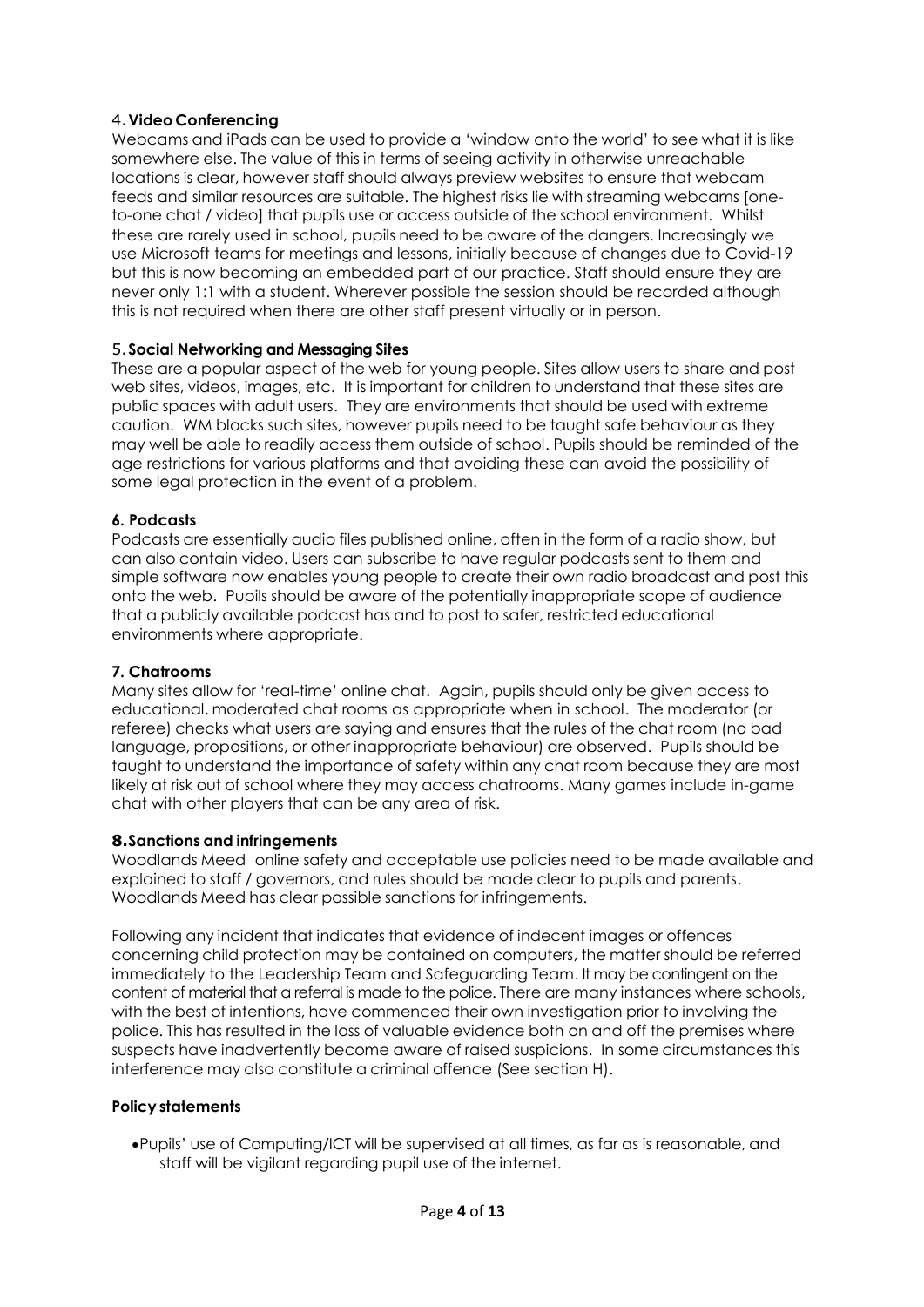- WM will use a filtering system which blocks sites that fall into categories such as pornography, race hatred, gaming and sites of an illegal or inappropriate nature.
- Staff will preview all sites before use and relate concerns over inappropriate sites to the IT team or e-safety co-ordinator.
- Staff will ensure use of the internet is taught at an appropriate level for pupil groups, with an awareness of the risks regarding online safety reinforced regularly.
- Staff will be vigilant when conducting 'raw' image search with pupils eg- Google Images. Staff will inform users that Internet use is monitored.
- WM will inform staff and students that they must report any failure of the filtering systems directly to the e-safety co-ordinator/IT Team/SMT.
- WM will use filtering to block all chat rooms and social networking sites except those that are part of an educational network sanctioned by SMT.
- WM will only allow access to approved or checked video sites.
- All staff will sign an acceptable use agreement form and keep a copy on file.
- Students are required by the Seesaw terms of use to have parental permission to use this platform. [\(https://web.seesaw.me/terms-of-service](https://web.seesaw.me/terms-of-service) "*We require that teachers or schools get parental consent before using Seesaw with children who are under the age when they can grant consent on their own.*")
- WM will make clear all users know and understand what the 'rules of appropriate use' are and what sanctions result from misuse – through staff meetings and teaching programme.
- Staff will challenge instances of cyberbullying in accordance with online safety measures and the bullying policy.
- WM will immediately refer any material we suspect is illegal to the appropriate authorities – Local Authority / Police.

## **C. Education programme**

- 1. Establish a 'No Blame' environment that encourages pupils to tell a teacher / responsible adult immediately if they encounter any material that makes them feel uncomfortable.
- 2. Ensure pupils and staff know what to do if they find inappropriate web material i.e. to switch off monitor and report the site to the teacher.
- 3. Ensure pupils and staff know what to do if there is a cyberbullying incident.
- 4. Establish a clear, progressive online safety education programme throughout all Key Stages, built on national guidance. Pupils are taught a range of skills and behaviours appropriate to their age and experience. This should include:
	- **THINK STOP and THINK before they CLICK.**
	- To understand the risks of using the internet- especially from strangers.
	- To understand how to report abuse
	- To expect a wider range of content, both in level and in audience, than is found in the school library or on TV.
	- To discriminate between fact, fiction and opinion.
	- To develop a range of strategies to validate and verify information before accepting its accuracy.
	- To be aware that the author of a web site / page may have a particular bias or purpose and to develop skills to recognise what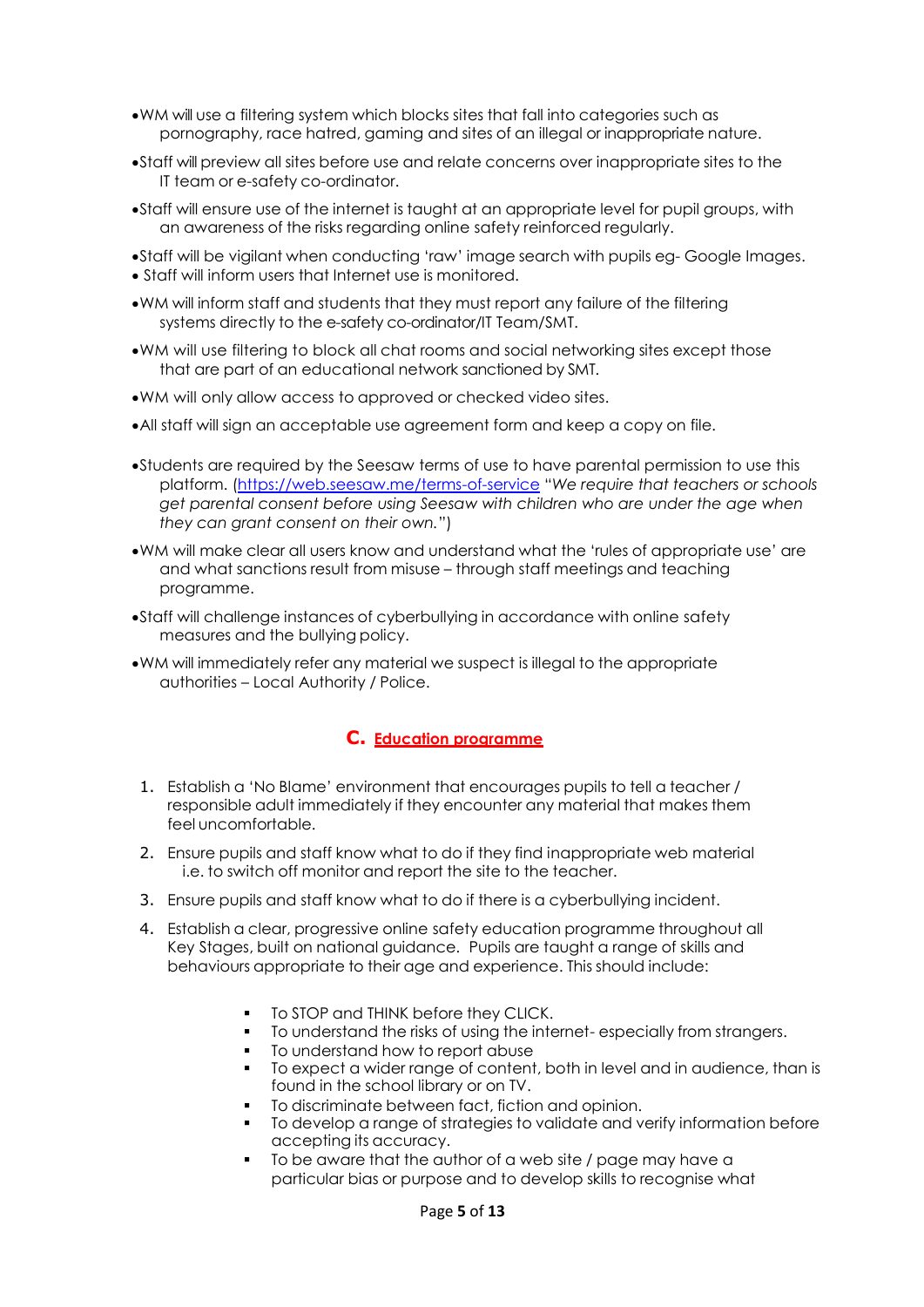that may be.

- To know some search engines / web sites that are more likely to bring effective results.
- To know how to narrow down or refine a search.
- To understand how search engines work.
- To understand how photographs can be manipulated.
- To understand appropriate behaviour when using an online environment such as a 'chat' / discussion forum, i.e. no bad language, propositions, or other inappropriate behavior.
- To not download any files such as music files without permission.
- To understand that certain files can harm our computers.
- To understand why they should not post or share detailed accounts of their personal lives, contact information, daily routines, photographs and videos.
- To have strategies for dealing with receipt of inappropriate materials.
- 5 To ensure that pupils of all abilities have access to and are aware of being safe online. For students with Severe Learning Difficulties to access a curriculum where the Pre-Key Stage statements are clearly highlighted in planning and are made accessible for all learning styles. An increased awareness and understanding of the initial early steps that can trigger early e-safety procedures is vital for all staff.
	- 6. Make advice, guidance and training available to staff and parents, including:
		- o Information in safety leaflets.
		- o Suggestions for safe Internet use at home.
		- o Provision of information about national support sites for parents.

## **D: Email safety**

E-mail is now an essential means of communication for staff in our schools and increasingly for pupils and homes. Directed e-mail use in schools can bring significant educational benefits through increased ease of communication between students and staff, or within local and international school projects. However, un-regulated e-mail can provide a means of access to a pupil that bypasses the traditional school physical boundaries. Once e-mail is available it is difficult to control its content.

### **Policy Statements:**

- o E-mail should not be considered private and WM reserves the right to monitor email use.
- o The Woodlands Meed Exchange Email system is available for staff to use in school and from home.
- o Woodlands Meed does not currently publish individual staff e-mail addresses on the school website, although this may be reconsidered in future for certain staff. Most electronic communications from outside our school community arrive via the school office email.

### **Pupils:**

- o We only use WM school emails with pupils if sanctioned and relevant to learning.
- o Pupils need to be made aware of the risks and issues associated with communicating through e-mail and to have strategies to deal with inappropriate messages. This should be part of the school's online safety and anti-bullying education programme.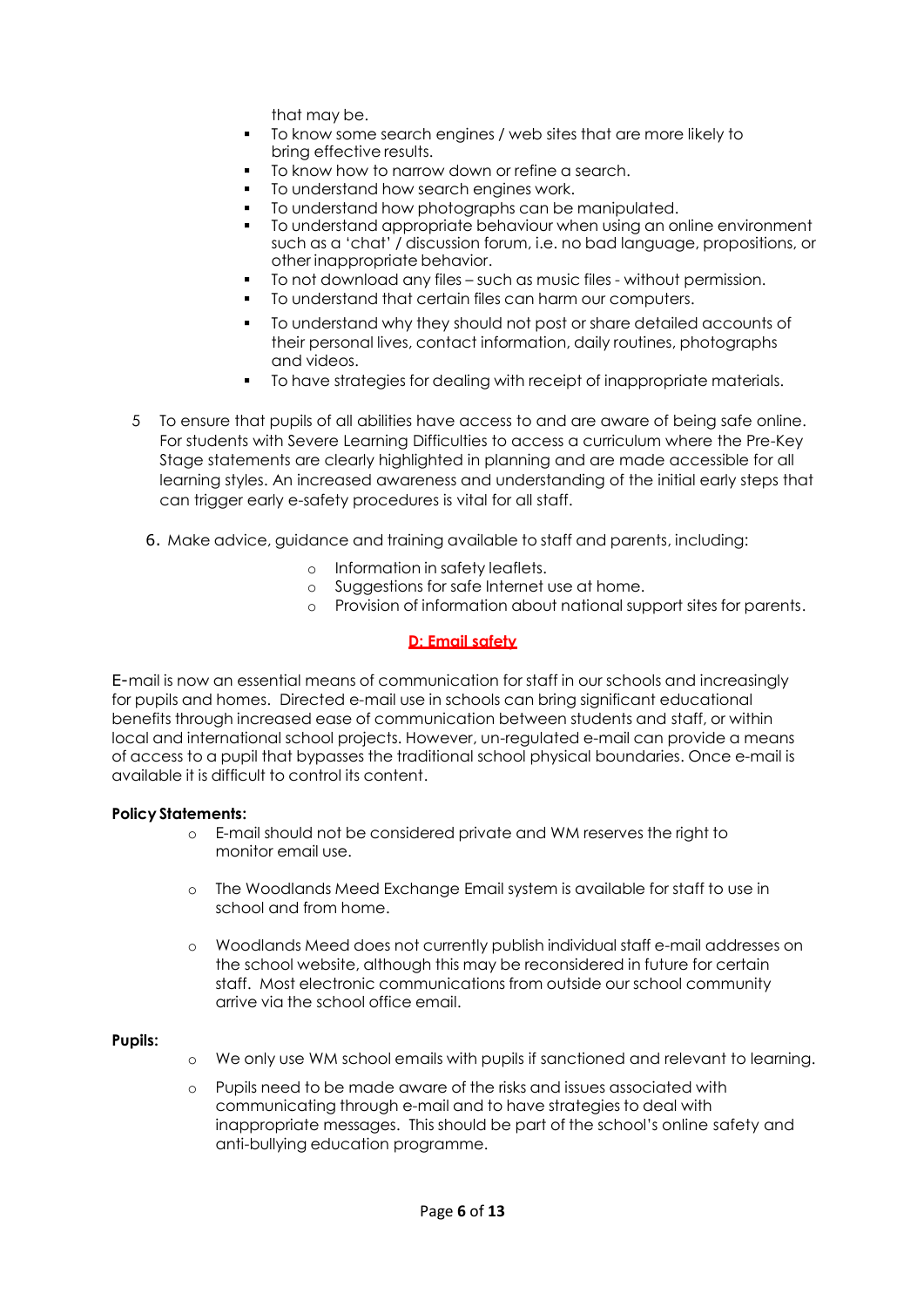- o Pupils are introduced to, and use, messaging and e-mail as part of the Computing scheme of work at an appropriate age and level.
- o Pupils are taught about appropriate and safe communication when using e-mail.
- o Pupils and staff are made aware of the risks in opening attachments.

### **Governors**

o Governors will use Woodlands Meed emails in accordance with their code of conduct.

### **E: Digital images**

### **Maintaining a safe school web site**

The school website is an important, public-facing communication channel. Many prospective and existing parents find it convenient to look at the school's website for information and it can be an effective way to share the school's good practice and promote its work.

Content is submitted by staff then sanctioned by authorised staff before going 'live'.

### **Use of still and moving images**

- o Pupil images may only appear on the school website if permission to use their photograph online has been granted.
- o When showcasing examples of pupils' work use only first names or a year based pseudonym.
- o Only use images of pupils in suitable dress to protect the dignity of all pupils.
- o Links to any external websites are thoroughly checked before inclusion on website to ensure that the content is appropriate.
- o Staff are directed not to use their personal phone or camera without permission e.g. for a school field trip. If personal equipment is being used it should be registered with the school and a clear undertaking given that photographs will be transferred to the school network and will not be stored at home or on memory sticks and used for any other purpose than school approved business.
- o Pupils are taught about how images can be abused in their e-safety education programme.
- Permissions for use of pupil photographs are recorded on SIMs for publications and online material.

## **F. Cyber Bullying**

**Cyber bullying** is bullying through the use of communication technology like mobile phone text messages, e-mails or websites. This can take many forms e.g.

- o Sending threatening or abusive text messages or emails, personally or anonymously
- o Making insulting comments about someone on a website, social networking site (e.g. Facebook) or online journal (blog)
- o Making or sharing derogatory or embarrassing videos/pictures of someone via mobile phone or email.

The use of Computing/ICT to bully could be against the law. Abusive language or images, used to bully, harass or threaten another, whether spoken or written (through electronic means) may be libelous, may contravene the *Harassment Act 1997 or the Telecommunications Act 1984* for example.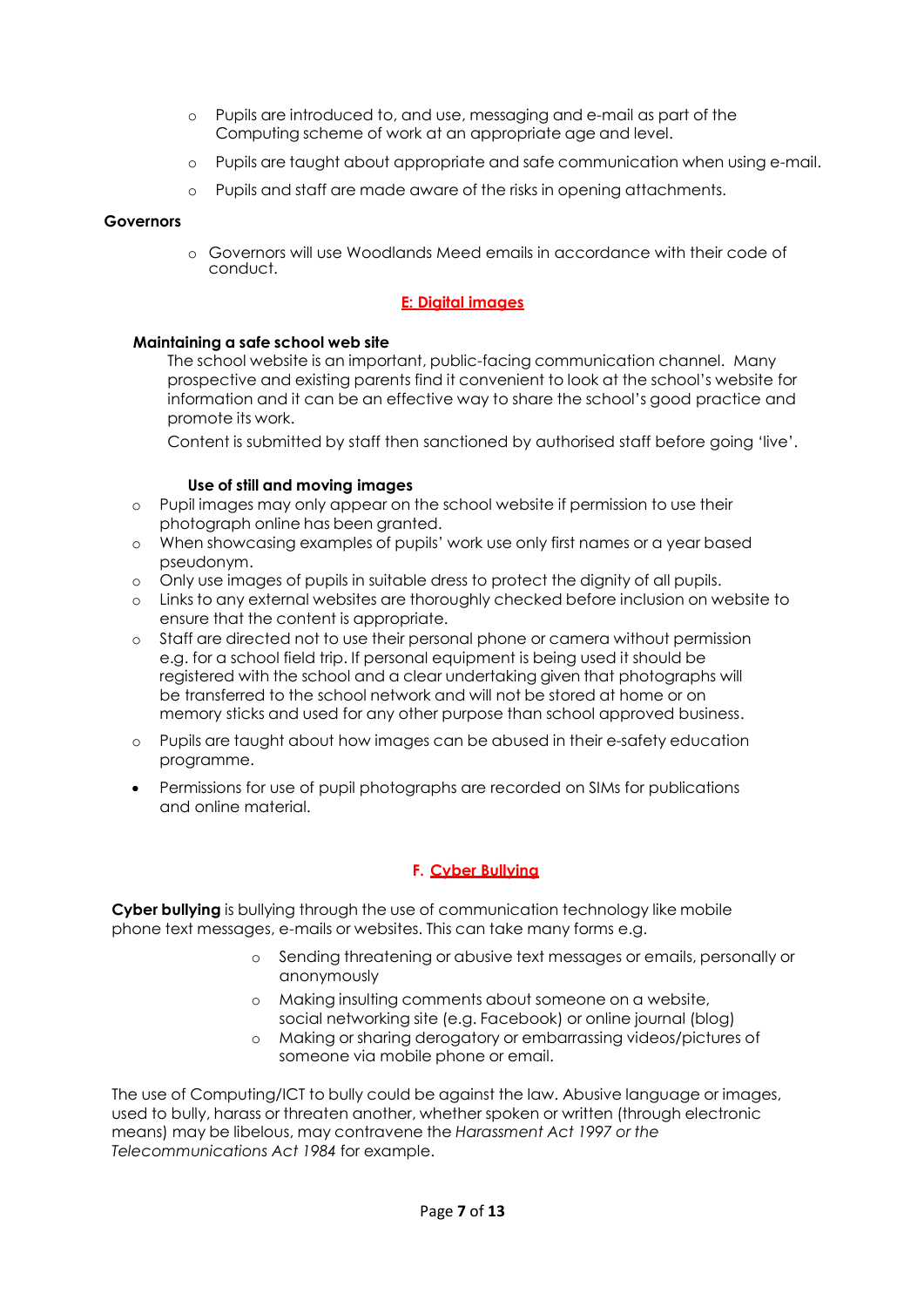## **Responses to cyberbullying**

If a bullying incident directed at a child occurs using email or mobile phone technology either inside or outside of school time:

- o Advise the child not to respond to the message
- o Refer to relevant policies including online safety/acceptable use, antibullying and PHSCE and apply appropriate sanctions
- o Secure and preserve any evidence
- o Inform the sender's e-mail service provider
- o Notify parents/carers of the children involved
- o Consider informing the police depending on the severity or repetitious nature of offence
- o Inform the Local Authority online safety officer
- o Inform and request the comments be removed if the site is administered externally
- o Send all the evidence to CEOP at ww.ceop.gov.uk/contact\_us.html
- o Endeavour to trace the origin and inform police as appropriate.

## **G . Use of iPads and tablets**

iPads and other mobile learning technologies are an essential part of learning at Woodlands Meed. All pupils across both sites have access to iPads in their classrooms.

### **Policy Statements:**

- o Woodlands Meed often uses a pupil pledge for pupils to sign (if they are able to) outlining their responsibilities as a user. This is reviewed on a pupil by pupil basis.
- o Pupil accounts will not be able to add apps to iPads. All apps will be purchased and allocated by the IT team, in consultation with teaching staff.
- o Pupil access to iPads will be monitored in school and use of the internet, as with all web-enabled technology, will be supervised.

## **H. Safeguarding concerns and Online Safety matters**

### **Sexting**

The definition of sexting or 'youth produced sexual imagery' can vary, however for the purposes of this policy sexting is regarded as 'sending or posting sexually suggestive images, including nude or semi-nude photographs or videos, via mobile phones or over the internet. Creating and sharing sexual photos and videos of under 18s is **illegal** and therefore is taken extremely seriously. It also presents a range of risks, which need careful management.

### **Handling incidents**

Keeping Children Safe in Education statutory guidance sets out that all schools should have an effective child protection policy. Youth produced sexual imagery and a school's approach to it should be reflected in the policy. All incidents involving youth produced sexual imagery should be responded to in line with the school's safeguarding and child protection policy. When an incident involving youth produced sexual imagery comes to a school or college's attention:

- The incident should be referred to the DSL as soon as possible
- The DSL should hold an initial review meeting with appropriate school staff
- There should be subsequent interviews with the young people involved (if appropriate)
- Parents should be informed at an early stage and involved in the process unless there is good reason to believe that involving parents would put the young person at risk of harm
- At any point in the process if there is a concern a young person has been harmed or is at risk of harm a referral should be made to children's social care and/or the police immediately.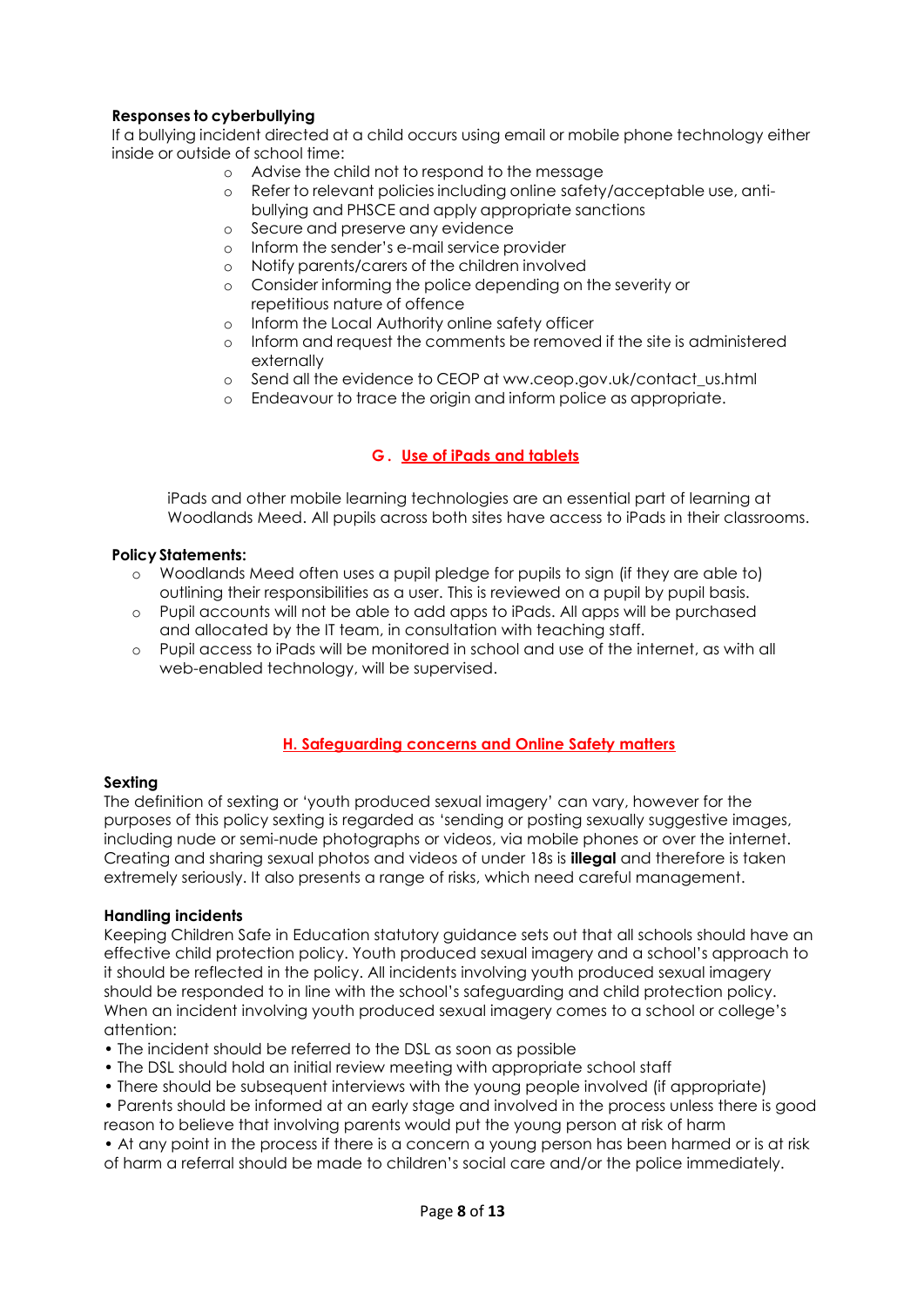### **Disclosure**

Disclosures about youth produced sexual imagery can happen in a variety of ways. The young person affected may inform a class teacher, the DSL in school, or any member of the school or college staff. They may report through an existing reporting structure, or a friend or parent may inform someone in school or college, or inform the police directly. All members of staff (including non-teaching) should be made aware of how to recognise and refer any disclosures of incidents involving youth produced sexual imagery. This should be covered within staff training and within the school or college's child protection policy. Any direct disclosure by a young person should be taken very seriously. A young person who discloses they are the subject of sexual imagery is likely to be embarrassed and worried about the consequences. It is likely that disclosure in school is a last resort and they may have already tried to resolve the issue themselves.

### **Initial review meeting**

The initial review meeting should consider the initial evidence and aim to establish:

- Whether there is an immediate risk to a young person or young people
- If a referral should be made to the police and/or children's social care

• If it is necessary to view the imagery in order to safeguard the young person – in most cases, imagery should not be viewed

• What further information is required to decide on the best response

• Whether the imagery has been shared widely and via what services and/or platforms. This may be unknown.

• Whether immediate action should be taken to delete or remove images from devices or online services

- Any relevant facts about the young people involved which would influence risk assessment
- If there is a need to contact another school, college, setting or individual

• Whether to contact parents or carers of the pupils involved - in most cases parents should be involved

An immediate referral to police and/or children's social care should be made if at this initial stage:

### **1. The incident involves an adult**

**2. There is reason to believe that a young person has been coerced, blackmailed or groomed, or if there are concerns about their capacity to consent (for example owing to special educational needs)** 

**3. What you know about the imagery suggests the content depicts sexual acts which are unusual for the young person's developmental stage, or are violent** 

**4. The imagery involves sexual acts and any pupil in the imagery is under 13**

### **5. You have reason to believe a pupil is at immediate risk of harm owing to the sharing of the imagery, for example, the young person is presenting as suicidal or self-harming**

If none of the above apply then a school may decide to respond to the incident without involving the police or children's social care (a school can choose to escalate the incident at any time if further information/concerns become known).

The decision to respond to the incident without involving the police or children's social care would be made in cases when the DSL is confident that they have enough information to assess the risks to pupils involved and the risks can be managed within the school's pastoral support and disciplinary framework and if appropriate local network of support.

The decision should be made by the DSL with input from the Headteacher and input from other members of staff if appropriate. The decision should be recorded in line with school policy. The decision should be in line with the school's child protection procedures and should be based on consideration of the best interests of the young people involved. This should take into account proportionality as well as the welfare and protection of the young people. The decision should be reviewed throughout the process of responding to the incident.

## **Assessing the risks**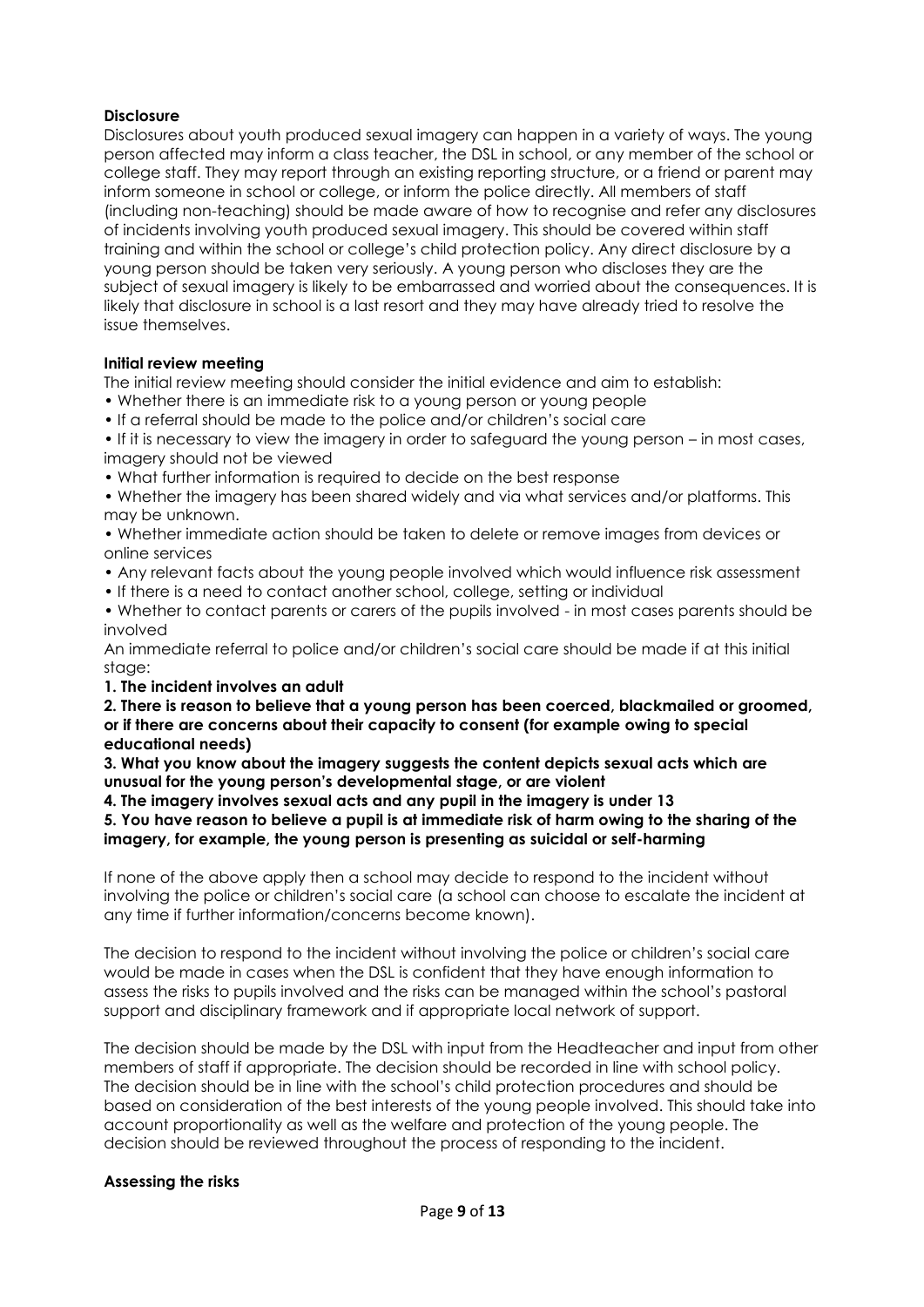The circumstances of incidents can vary widely. If at the initial review stage a decision has been made not to refer to police and/or children's social care, the DSL should conduct a further review (including an interview with the young people involved) to establish the facts and assess the risks.

When assessing the risks the following should be considered:

• Why was the imagery shared? Was the young person coerced or put under pressure to produce the imagery?

• Who has shared the imagery? Where has the imagery been shared? Was it shared and received with the knowledge of the pupil in the imagery?

• Are there any adults involved in the sharing of imagery?

- What is the impact on the pupils involved?
- Do the pupils involved have additional vulnerabilities?
- Does the young person understand consent?
- Has the young person taken part in this kind of activity before?

DSLs should always use their professional judgement in conjunction with their colleagues to assess incidents.

### **Informing parents (or carers)**

Parents (or carers) should be informed and involved in the process at an early stage unless informing the parent will put the young person at risk of harm. Any decision not to inform the parents would generally be made in conjunction with other services such as children's social care and/or the police, who would take the lead in deciding when the parents should be informed.

DSLs may work with the young people involved to decide on the best approach for informing parents. In some cases, DSLs may work to support the young people to inform their parents themselves.

### **Reporting incidents to the police**

If it is necessary to refer to the police, contact should be made through existing arrangements. This may be through a safer schools officer, a PCSO (Police Community Security Officer), local neighbourhood police or by dialing 101.

Once a report is made to the police, the report has to be recorded and the police will conduct an investigation. This may include seizure of devices and interviews with the young people involved.

Things to be aware of when making reports to the police:

• Be aware that the police are not able to offer general advice on incidents. If the children involved are named or specifics are provided they are duty-bound to record and investigate all criminal activity reported.

• When making a report through the 101 service, be aware that the person answering the call is a call handler who deals with a wide variety of crimes and may not have specialist

knowledge in this area. Ensure any crime reference numbers provided are recorded. • Safer Schools Officers (where available) are able to offer direct support to schools on

prevention and advice on management of incidents.

### **Securing and handing over devices to the police**

If any devices need to be seized and passed onto the police then the device(s) should be confiscated and the police should be called. The device should be turned off and placed under lock and key until the police are able to come and retrieve it.

### **Children's social care contact and referrals**

If the DSL is aware that children's social care are currently involved with a young person involved in an incident of youth produced sexual imagery then they should contact children's social care. They should also contact children's social care if they believe they may be involved, or have been involved with a young person in the past.

If as a result of the investigation the DSL believes there are wider issues which meet the threshold for children's social care involvement then they should make a referral in line with their child protection procedures.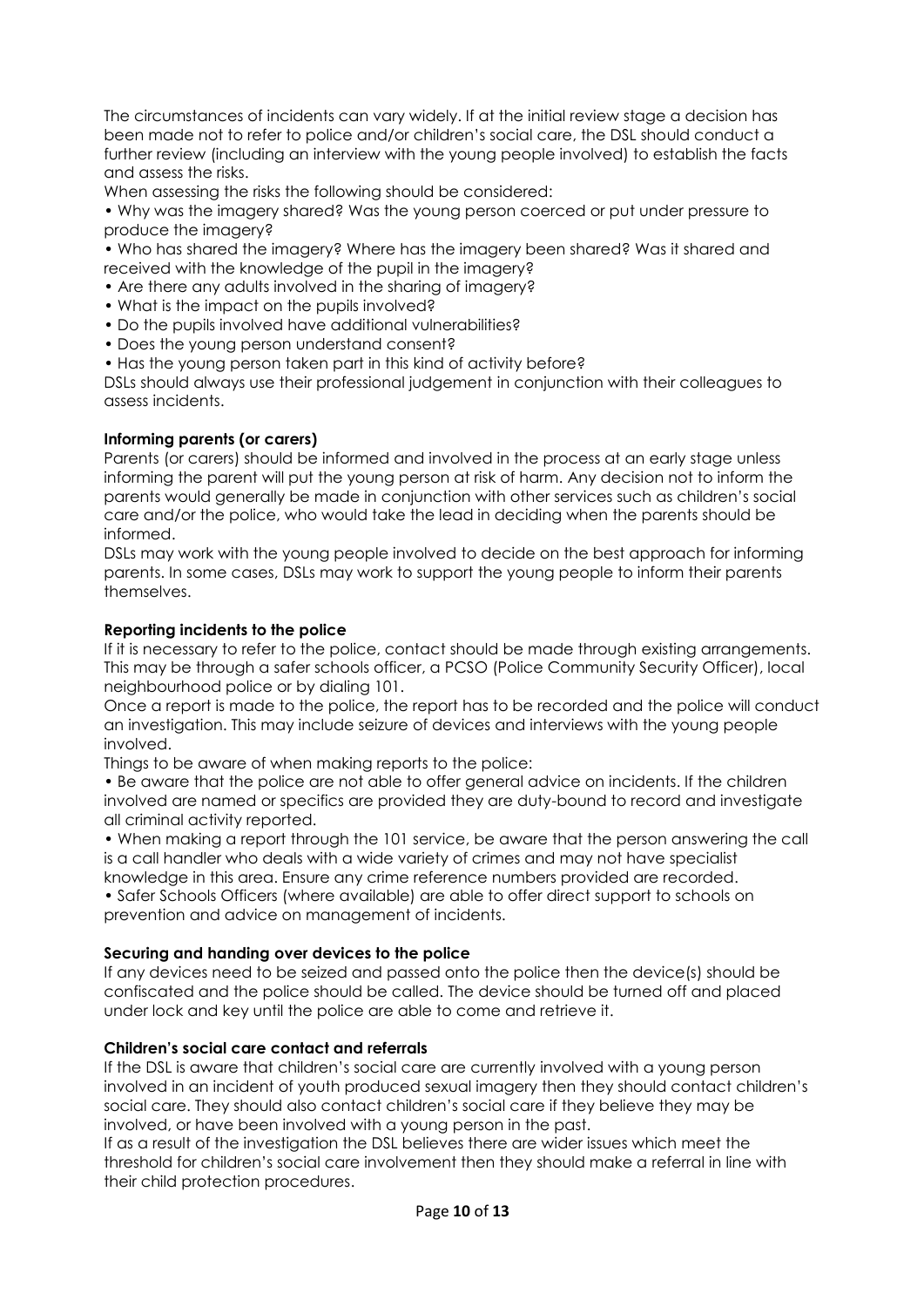DSLs should ensure that they are aware of, and familiar with, any relevant local policies, procedures and contact points/names which are available to support schools in responding to youth produced sexual imagery.

If a local area has a Multi-Agency Safeguarding Hub (MASH) then this may be the most appropriate place for schools to initially make a referral.

### **Searching devices, viewing and deleting imagery**

### Viewing the imagery

Adults should **not** view youth produced sexual imagery unless there is good and clear reason to do so. Wherever possible responses to incidents should be based on what DSLs have been told about the content of the imagery.

The decision to view imagery should be based on the professional judgement of the DSL and should always comply with the child protection policy and procedures of the school or college. Imagery should never be viewed if the act of viewing will cause significant distress or harm to the pupil.

If a decision is made to view imagery the DSL would need to be satisfied that viewing:

• is the only way to make a decision about whether to involve other agencies (i.e. it is not possible to establish the facts from the young people involved)

• is necessary to report the image to a website, app or suitable reporting agency to have it taken down, or to support the young person or parent in making a report

• is unavoidable because a pupil has presented an image directly to a staff member or the imagery has been found on a school device or network

If it is necessary to view the imagery then the DSL should:

- Never copy, print or share the imagery; this is illegal.
- Discuss the decision with the Headteacher.

• Ensure viewing is undertaken by the DSL or another member of the safeguarding team with delegated authority from the Headteacher.

• Ensure viewing takes place with another member of staff present in the room, ideally the Headteacher or a member of the senior leadership team. This staff member does not need to view the images.

• Wherever possible ensure viewing takes place on school or college premises, ideally in the Headteacher's or a member of the senior leadership team's, office.

• Ensure wherever possible that images are viewed by a staff member of the same sex as the young person in the imagery.

• Record the viewing of the imagery in the school's safeguarding records including who was present, why the image was viewed and any subsequent actions Ensure this is signed and dated and meets the wider standards set out by Ofsted for recording safeguarding incidents. Further details on searching, deleting and confiscating devices can be found in **the DfE** 

**Searching, Screening and Confiscation advice** (note this advice is for schools only). If youth produced sexual imagery has been unavoidably viewed by a member of staff either following a disclosure from a young person or as a result of a member of staff undertaking their daily role (such as IT staff monitoring school systems) then DSLs should ensure that the staff member is provided with appropriate support. Viewing youth produced sexual imagery can be distressing for both young people and adults and appropriate emotional support may be required.

### **Deletion of images**

If the school has decided that other agencies do not need to be involved, then consideration should be given to deleting imagery from devices and online services to limit any further sharing of the imagery. The Searching, Screening and Confiscation advice highlights that schools have the power to search pupils for devices, search data on devices and delete youth produced sexual imagery.

*The Education Act 2011 amended the power in the Education Act 1996 to provide that when an electronic device, such as a mobile phone, has been seized, a teacher who has been formally authorised by the headteacher can examine data or files, and delete these, where there is good reason to do so. This power applies to all schools and there is no need to have parental*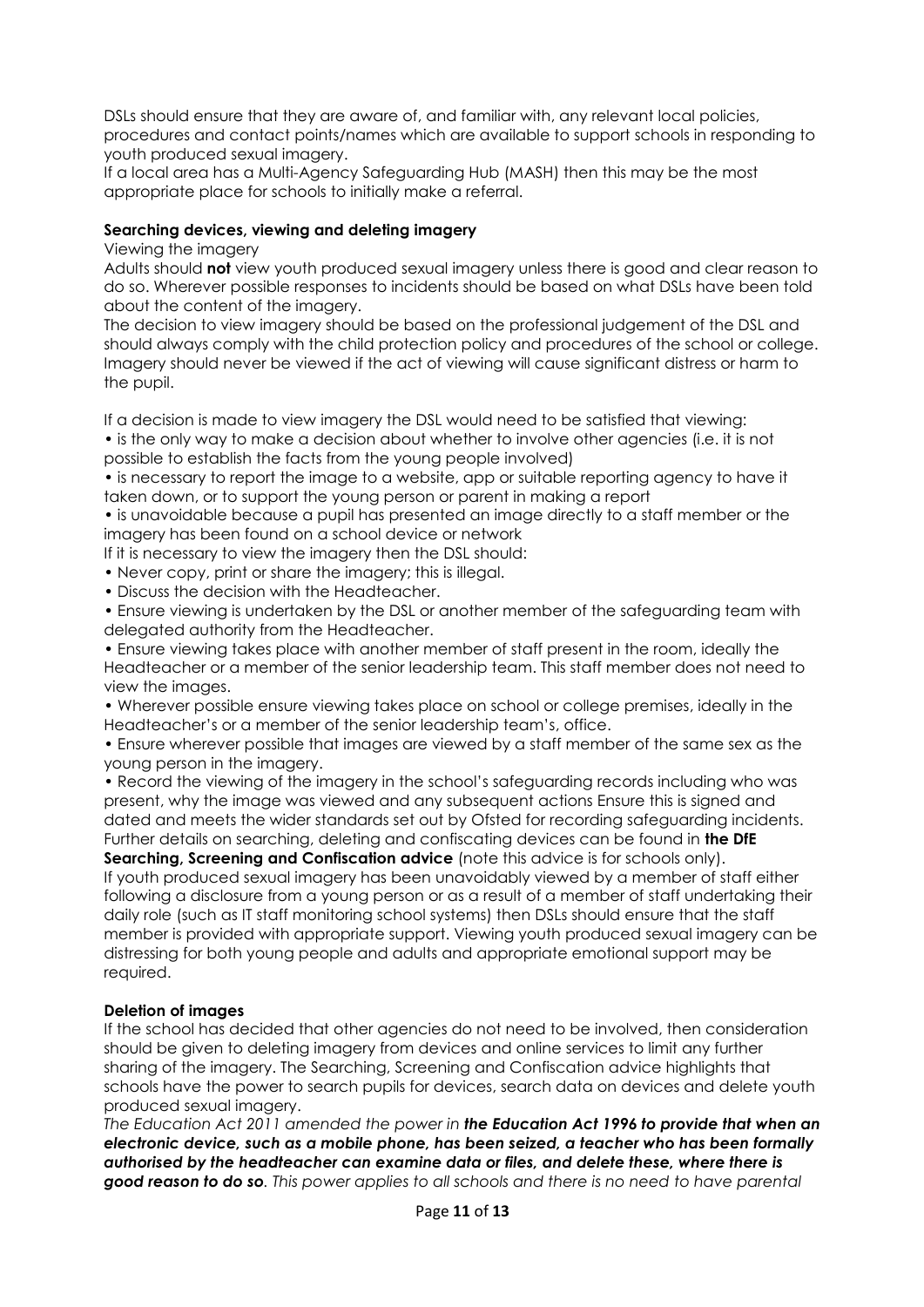*consent to search through a young person's mobile phone. If during a search a teacher finds material which concerns them and they reasonably suspect the material has been or could be used to cause harm or commit an offence, they can decide whether they should delete the material or retain it as evidence of a criminal offence or a breach of school discipline. They can also decide whether the material is of such seriousness that the police need to be involved.* However, just as in most circumstances it is not recommended that school staff view imagery, it is recommended that schools should not search through devices and delete imagery unless there is good and clear reason to do so.

It is recommended that in most cases young people are asked to delete imagery and to confirm that they have deleted the imagery. Young people should be given a deadline for deletion across all devices, online storage or social media sites.

Young people should be reminded that possession of youth produced sexual imagery is illegal. They should be informed that if they refuse or it is later discovered they did not delete the image they are committing a criminal offence and the police may become involved. All of these decisions need to be recorded, including times, dates and reasons for decisions made and logged in the safeguarding records. Parents and carers should also be informed unless this presents a further risk to the young person.

At this point, schools and colleges may want to invoke their own disciplinary measures to discourage young people from sharing, creating or receiving images but this is at the discretion of the school or college and should be in line with its own behaviour policies.

### **Interviewing and talking to the young person/people involved**

Once a school has assessed a young person as not at immediate risk, it may be necessary to have a conversation with them and decide the best course of action. If possible, the DSL should carry out this this conversation. However, if the young person feels more comfortable talking to a different teacher, this should be facilitated where possible.

When discussing the sharing of youth produced sexual imagery, it is important that the DSL:

• Recognises the pressures that young people can be under to take part in sharing such imagery and, if relevant, supports the young person's parents to understand the wider issues and motivations around this.

• Remains solution-focused and avoids questions such as 'why have you done this?' as this may prevent the young person from talking about what has happened.

• Reassures the young person that they are not alone and the school or college will do everything that they can to help and support them.

• Helps the young person to understand what has happened by discussing the wider pressures that they may face and the motivations of the person that sent on the imagery.

• Discusses issues of consent and trust within healthy relationships. Explain that it is not ok for someone to make them feel uncomfortable, to pressure them into doing things that they don't want to do, or to show them things that they are unhappy about. Let them know that they can speak to the DSL if this ever happens.

The purpose of the conversation is to:

• Identify, without looking, what the image contains and whether anyone else has been involved.

• Find out who has seen or shared the image and how further distribution can be prevented.

### **Recording incidents**

All incidents relating to youth produced sexual imagery need to be recorded in school or college. This includes incidents that have been referred to external agencies and those that